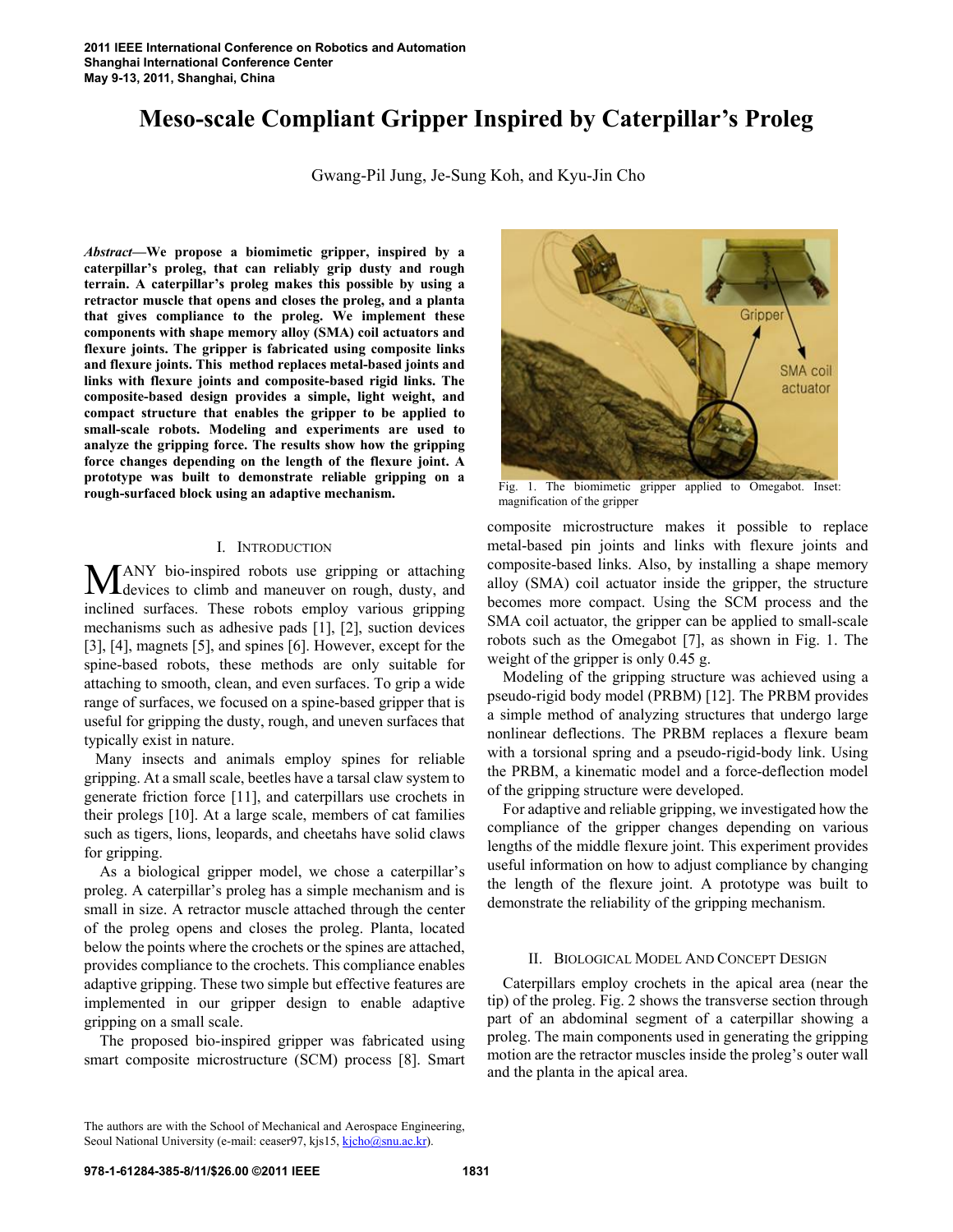

Fig. 2. Transverse section through part of an abdominal segment of a caterpillar showing a proleg [9].



Fig. 3. Conceptual design of the bio-inspired gripper.

The planta features rows of crochets that have the ability to grip. Also, the planta is less rigid compared to the side of the proleg. Due to these attributes, the proleg can achieve reliable and compliant gripping on a rough surface. The retractor muscles are located at the center of the planta so that they can disengage the crochets inwardly when they contract.

Inspired by the caterpillar's proleg, we propose a biomimetic gripper that is made of rigid links and flexure joints as shown in Fig. 3. The SMA coil actuator works as a retractor muscle, and the middle flexure joint serves as the planta, thereby giving compliance to the caterpillar's proleg. Also, the spines are attached at the composite-based rigid links. When the SMA coil actuator contracts, the spines gather into the center of the gripping structure. With this motion, the bio-inspired gripper grips a surface like a real caterpillar.

## III. GRIPPING STRUCTURE ANALYSIS

Analyzing the proposed compliant gripping structure is challenging because of the large deflection of the flexure joints. To analyze the large deflection, a nonlinear analysis should be considered. A pseudo rigid body model (PRBM) [12] provides a simple and straightforward method of analyzing systems that undergo large and nonlinear deflections.

The PRBM replaces the flexure joint with flexural pivots, tensural pivots [16], [17], and a pseudo-rigid-body link. Also, the force-deflection relationship can be described using the



Fig. 4. The gripping process. (a) Before gripping. (b) Shortly after contact. (c) Buckling of flexure joint after fully gripping a block.

PRBM and the principle of virtual work.

## *A. Compliance of the Bio-inspired Gripper*

Compliance is the critical factor for gripping devices because compliance makes it possible to grasp an object reliably and adaptively. In this bio-inspired gripper, buckling of the middle flexure joint has to do with compliance.

Fig. 4 shows how the gripper grasps an object using buckling and simple bending. In Fig. 4, (a) shows the gripper before gripping, and (b) shows gripping in the air. Fig. 4(c) shows buckling after gripping a block. In Fig. 4(c), buckling of the middle flexure joint adds an additional degree of freedom (DOF). This additional DOF provides more compliance to the gripper, which is important for adaptive gripping.

Fig. 5 is an enlarged image showing how the middle flexure joint changes during gripping. In Fig. 5, angle  $\theta_3$ 

holds its angle from shortly after the spine makes contact to shortly before buckling occurs. During this time, the gripping force increases



Fig. 5. PRBM of a flexure joint in end-moment loading condition. (a) Flexure joint. (b) PRBM of flexure joint.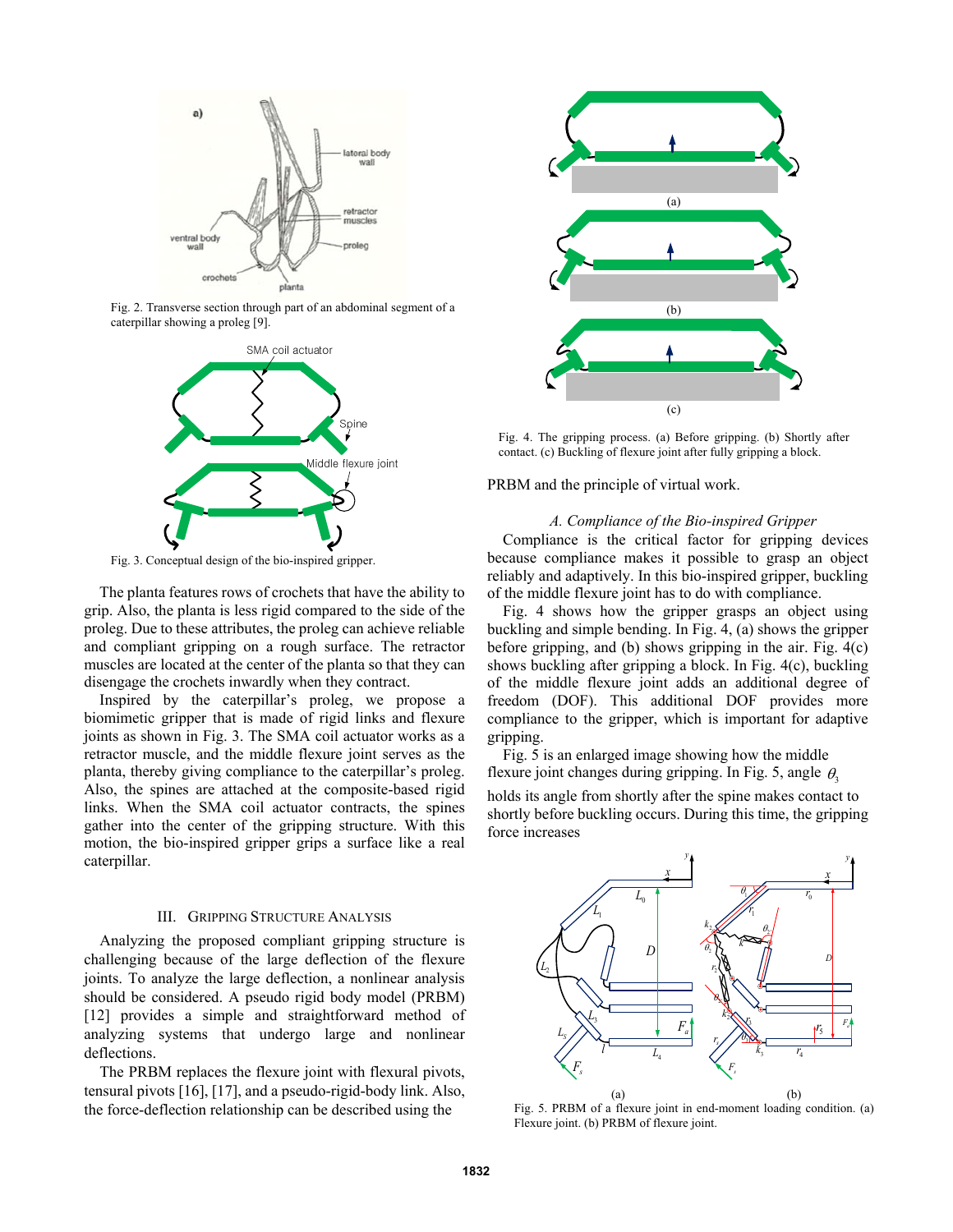

Fig. 6. Force-displacement relationship for bi-stable mechanism.

linearly. However, after buckling, the angle  $\theta_3$  varies and the gripping force does not increase further and even decreases, depending on the length of the middle flexure joint. After enough buckling, a tension is applied to the middle flexure joint because of the geometry of the gripping structure. Therefore, the gripping force again increases significantly.

The middle flexure joint of the gripper undergoes buckling as well as simple bending during grasping. Due to the buckling, the gripping force varies nonlinearly. This phenomenon can be modeled as a bi-stable mechanism. Fig. 6 shows the force-displacement relationship of the bi-stable mechanism. The initial state (shortly after contact) can be regarded as the first stable state, and the final state (after buckling) is treated as the second stable state. Buckling occurs in the unstable state in the middle of two stable states.

### *B. Pseudo Rigid Body Model of Gripping Structure*

The middle flexure joint,  $L<sub>2</sub>$ , can be replaced with a tensural pivot that includes two torsional springs and one linear spring, and is treated as a fixed-guided segment. *l* is replaced with a short flexural pivot since it is much shorter than other rigid links.

 The location of the torsional spring, called the characteristic pivot, and the length of each rigid link are defined using a characteristic radius factor,  $\gamma$ . In the PRBM, it is important to determine the location of the flexural pivot and the length of each rigid link. These are defined using the characteristic radius factor  $\gamma$ , and the constant of the flexural pivot is determined by  $\gamma$  and the stiffness coefficient  $K_{\beta}$ . Stiffness of the linear spring, *k* , can be determined experimentally and the other spring constants are given by

$$
k_2 = 2\gamma K_\theta \frac{EI_2}{L_2} \tag{1}
$$

$$
k_3 = \frac{EI_l}{l} \tag{2}
$$

The gripping force generated by the spine can be derived using the principle of virtual work. Generalized coordinates *q* are chosen as  $q_1 = r_5$ ,  $q_2 = \theta_3$  since  $r_5$  and  $\theta_3$  are known input values.

As shown in Fig. 5, the SMA coil actuator generates

actuation force,  $F_a$ , which is applied at the center of the lower rigid link. The gripping force applied to the spine,  $F_s$ , can be determined as an output of displacement caused by the actuation force. The following equations are derived depending on  $\delta q$ :

$$
F_{s}r_{s} + k(r_{2} - r_{20})r_{3}S_{2} - k_{2}\frac{r_{3}}{r_{2}}C_{2}(\theta_{2} - \theta_{2}) + k_{2}\theta_{2} - k_{3}\theta_{3} = 0
$$
(3)

$$
F_s S_3 + F_a + k(r_2 - r_{20}) S_{\pi - 1 - 2} - k_2 \frac{1}{r_2} C_{\pi - 1 - 2} (\theta_2 - \theta_2) = 0
$$
 (4)

The geometric relations can be derived as follows:

$$
\theta_1 + \theta_2 + \theta_2 + \theta_3 = \pi \tag{5}
$$

$$
r_1 C_1 - r_2 C_{\pi - 1 - 2} - r_3 C_3 = 0 \tag{6}
$$

$$
r_1 S_1 + r_2 S_{\pi - 1 - 2} + r_3 S_3 = D - r_5 \tag{7}
$$

where  $C_1$  and  $S_1$  mean  $\cos\theta_1$  and  $\sin\theta_1$ , respectively.

Using Eqs. (3)-(7),  $F_s$ ,  $F_a$ ,  $r_2$ ,  $\theta_2$  and  $\theta_2$  can be determined. Finally, the buckling of the middle flexure joint of the gripper can be modeled by solving Eqs.  $(3)-(7)$ numerically.

#### IV. FABRICATION

Smart composite microstructure (SCM)[8] fabrication process was used to replace metal-based pin joints and links with flexure joints and composite-based links. A shape memory alloy (SMA) coil actuator was installed inside the gripping structure. Due to the SCM process and SMA coil actuator, the gripper is a compact and lightweight structure.

### *A. Gripping Structure*

The gripping structure consists of rigid links and flexure joints. Glass fiber prepreg was used for the rigid link. Copper-laminated kapton (polyimide) film was used in the flexure joint and the flexible circuit.

The SCM was fabricated using the following the process. As shown in Fig. 7(a), glass fiber prepreg was fabricated by laser micromachining. Etched copper-laminated kapton was prepared as shown in Fig. 7(b). The glass fiber prepreg and copper-laminated kapton were made into a single-layered laminate, as shown in Fig. 7(c). After curing, the SCM was fully fabricated as shown in Fig. 7(d).

Fig. 8(a) shows a 2-D pattern design for the rigid part of the gripper. The grippers were fabricated by changing the length of the middle flexure joint. Fig. 8(b) shows the fabricated



Fig. 7. Fabrication step of the SCM process. (a) Glass fiber prepreg. (b) Etched copper-laminate kapton. (c) A single-layered laminate. (d) Curing of the laminate [9].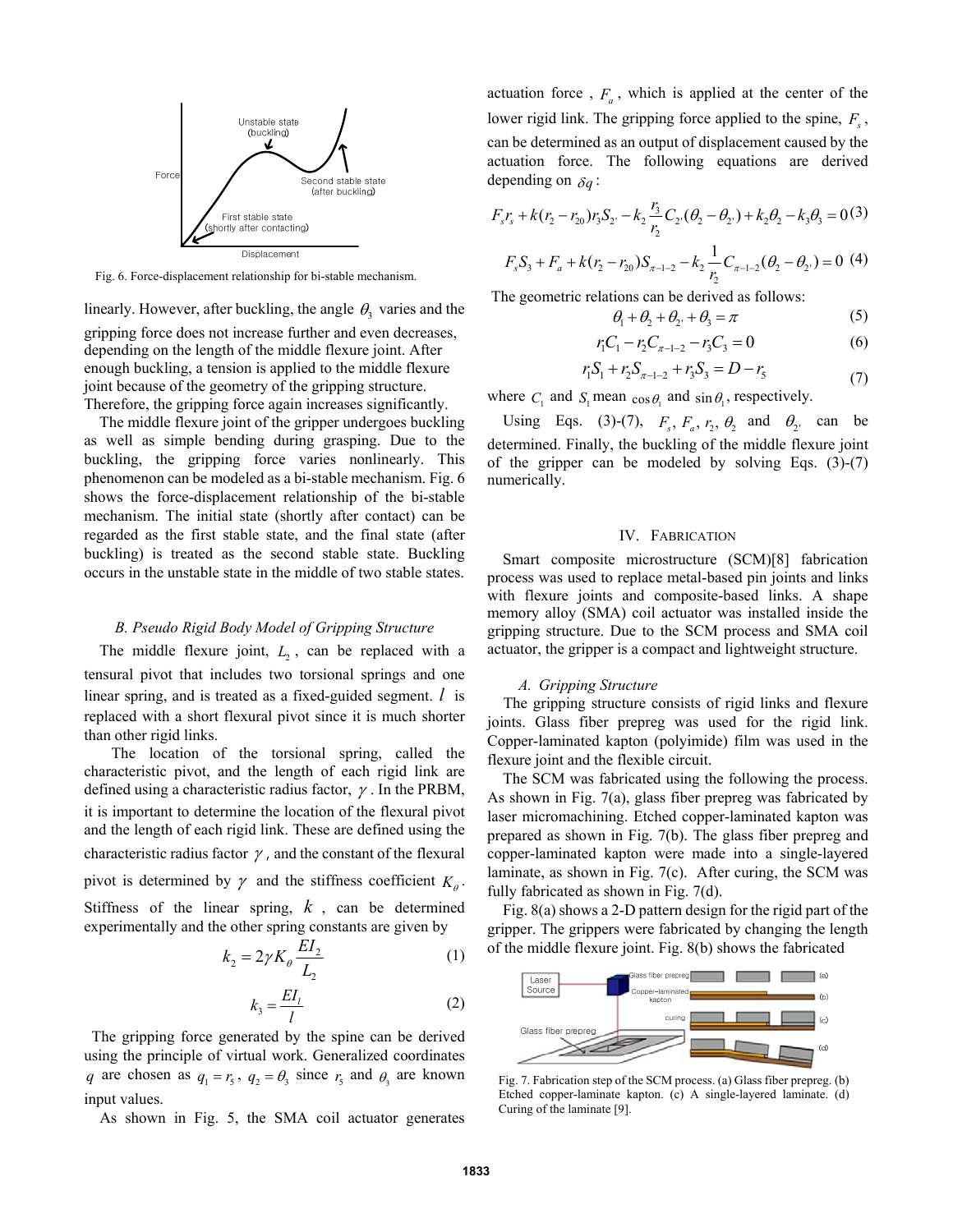

Fig. 8. (a) 2-D pattern design of the rigid link. (b) Flexible circuit pattern

copper-laminated kapton that was used as a flexible circuit. The circular holes shown in Fig. 8 were fabricated to install the SMA coil actuator through the gripping structure. The two rectangles drawn in red at the center in Fig. 8(b) represent copper in the flexible circuit.

## *B. Actuator*

An SMA coil actuator was used to actuate the gripper. It generates force using phase transformation between martensite and austenite. When the SMA coil actuator is heated in the martensite phase, it actuates the gripper, transforming martensite into the austenite phase at 90 ℃. To use the SMA as a coil actuator, the SMA was annealed at 500℃ for 1 hr, thereby producing the desired shape of the austenite phase [13].

The spring diameter of the SMA coil actuator used in the gripper was  $500 \mu m$  and its wire diameter was  $150 \mu m$ . The spring index was 3.33. According to Eq. (8) and Eq. (9), the spring constant of the SMA coil actuator in the austenite phase is 150 N/m. We have

$$
\delta = \frac{8PD^3n}{Gd^4}
$$
\n
$$
k = \frac{Gd^4}{8D^3n}
$$
\n(8)

$$
k = \frac{6a}{8D^3n}
$$
 (9)

where shear modulus G of Ni-Ti in the austenite phase is 23,000 MPa and n, the number of active coils, is 30 [14].

## V. EXPERIMENTAL RESULTS AND DISCUSSION

Compliant gripping is one of the most important functions of the gripping device. Other robots employ compliance and a differential mechanism for adaptive and reliable gripping or attaching [15]. For our gripper, the length of the middle flexure joint has to do with the compliance.

In this experiment, we investigated the change in compliance for various lengths of the middle flexure joint. By measuring the moment generated by the spine and the deflection angle of the middle flexure joint, the relationship between compliance and the length of the middle flexure joint was determined.



Fig. 9. (a) Specimens of middle flexure joint, 2.5 mm and 1.5 mm.



Fig. 10. (a) Experimental setup. (b) Magnification of middle flexure joint. (Three arrows are parallel)

# *A. Experimental setup*

The procedure for the experiment shown in Fig. 9 is summarized as follows:

- 1. Prepare middle flexure joint specimens of different lengths (0.5 mm, 1 mm, 1.5 mm, 2 mm, and 2.5 mm).
- 2. Prepare jigs, shown in Figs. 9(a)-(c), that keep the specimens at a specified angle. The jig angles are 45°, 90°,

and 135° because the range of the gripping angle shown in

Fig. 10 is 45° to 135°. Then, insert the specimens into the jigs.

3. Fig. 10(a) shows the overall experimental setup. A bar is connected to an electronic scale. Next to the bar, the specimen-inserted jig moves downward, applying force from the spine to the bar as shown in Fig. 10(b). Measure the force, and calculate the deflection angle and moment generated by the spine using ProAnalyst, a commercial video analysis tool. Next, draw the deflection angle versus moment curves.

# *B. Results*

We assumed that:

- 1. The deflection angle of the spine is defined as  $\theta_{def}$ , as shown in Fig. 10.
- 2. The deflection angle defines the compliance based on Eq. (10). That is, the larger deflection angle, the more the compliance changes:

$$
\theta_{def} \propto C \tag{10}
$$

where  $\theta_{\text{def}}$  is the deflection angle and *C* is the compliance.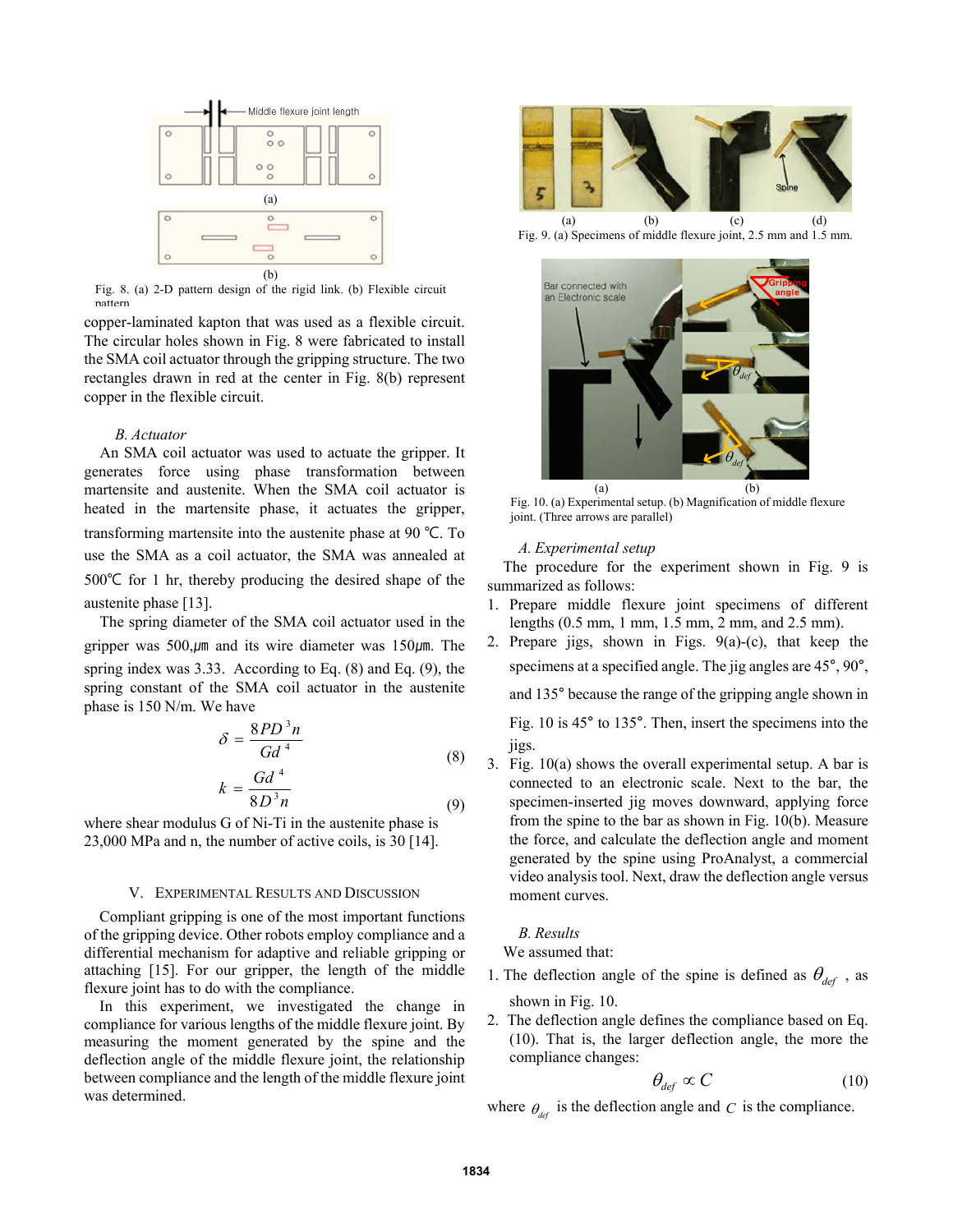

Fig. 11. Deflection angle-moment curves corresponding to gripping angle of (a)  $45^\circ$ , (b)  $90^\circ$ , and (c)  $135^\circ$ .

Fig. 11 shows deflection angle versus moment curves corresponding to gripping angles of 45°, 90° and 135°. As the length of the middle flexure joint increases, the maximum value of the deflection angle becomes much larger. This means that it is advantageous for the gripper to use a longer middle flexure joint. In other words, more compliant gripping can be achieved by an elongated flexure joint. The gripper can increase its compliance by gripping at a larger gripping angle. However, there is a tradeoff. There are nonlinear regions, marked as circles on the graphs, showing a sudden change in slope. This phenomenon means that excessive compliance, or too great a value of  $\theta_{\text{def}}$ , may cause a failure in gripping. This



Fig. 12. Block with different shape in front (top-right) and back (top-down) side. The weight of the block is 9.8 g.



Fig. 13. Number of successful grippings depending on the length of the middle flexure joint.

phenomenon can be explained by the buckling of the middle flexure joint as shown in Fig. 15. In Fig. 15, buckling occurred at the 2 mm middle flexure joint when the gripper achieved adaptive gripping on a rough surface. Thus, we need to investigate in detail how buckling of the middle flexure joint influences compliance.

Based on our experimental data, the 1.5 mm and 2 mm middle flexure joints may be chosen as proper lengths for compliant gripping because they have rather large  $\theta_{\text{def}}$  values and can overcome a sudden moment drop as the deflection angle increases.

Prototypes were built to demonstrate the experimental results and to show adaptive gripping on a block with a rough surface as shown in Fig. 12. We conducted a test with the prototypes by preparing the block weighing 9.8 g, which is 22 times heavier than the bio-inspired gripper. The block has different shapes on the front side and back side. We checked whether the gripper could lift both sides of the block. The test was repeated five times.

Fig. 13 shows results of the test. All grippers succeeded in lifting the even side of the block. However, the grippers with 0.5 mm and 1 mm middle flexure joints almost failed to lift the uneven side. This result corresponds to the experimental results that the 0.5 mm and 1 mm middle flexure joints have little compliance. On the other hand, the grippers with the 1.5 mm and 2 mm middle flexure joints lifted the uneven side of the block in more than half of the trials. The gripper with the 2 mm middle flexure joint succeeded perfectly. The gripper with the 2.5 mm middle flexure joint succeeded only twice, although it had the largest compliance. The reason may be excessive compliance. The deflection angle-moment curve for 2.5 mm in Fig. 11(c) shows that the gripper cannot overcome a sudden drop in moment caused by excessive compliance.